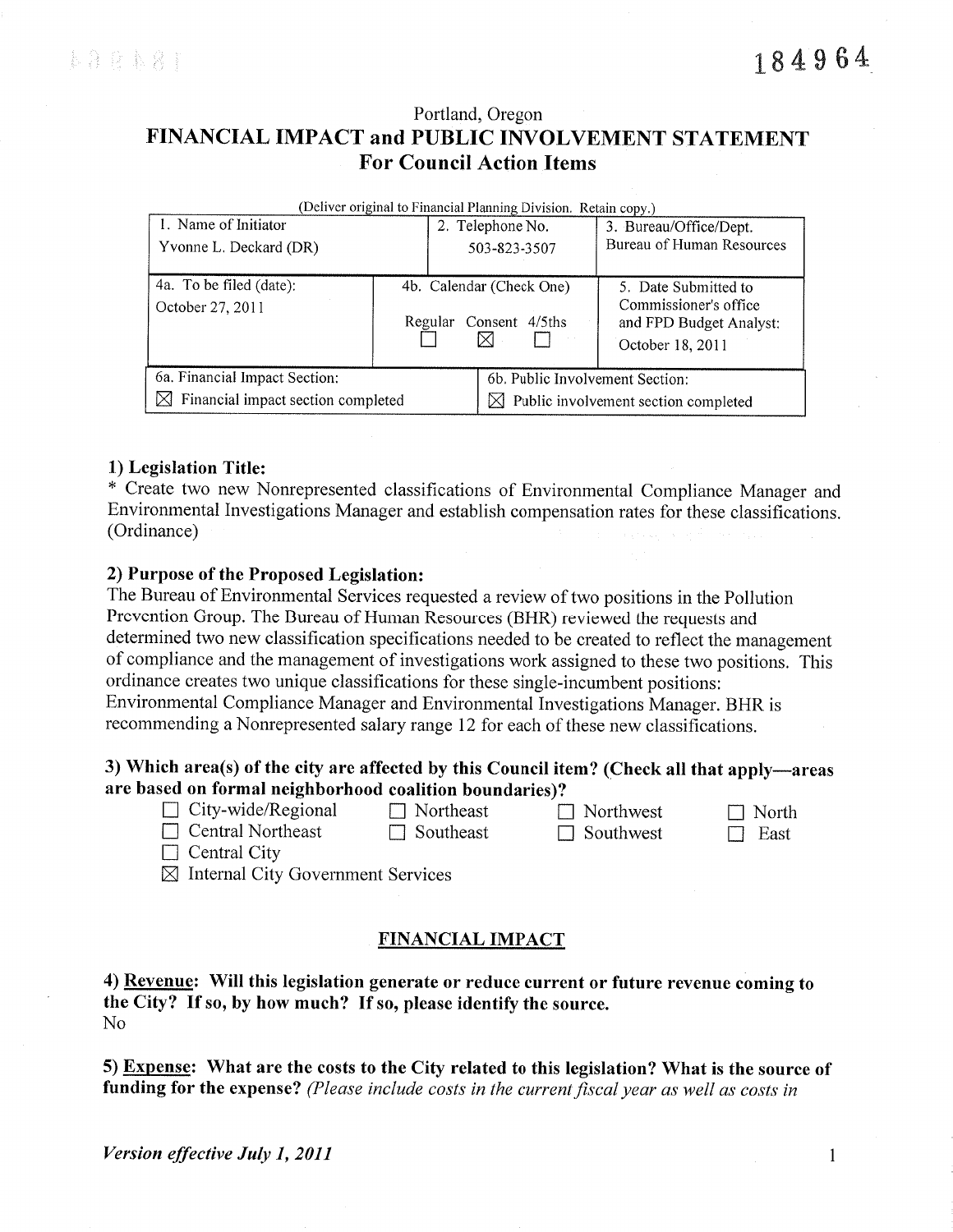future years. If the action is related to a grant or contract please include the local contribution or match required. If there is a project estimate, please identify the level of confidence.) There is no direct cost to create these classifications.

The position to be classified as the Environmental Compliance Manager currently is a range 11 with an annual maximum rate of  $$100,048$ . The new classification will have a maximum rate of \$107,557, an annual increase of \$7,509. There may be an incremental cost when an employee is placed on the range of the new classification.

The position to be classified as the Environmental Investigations Manager currently has a maximum rate of \$125,070. The new classification will have a maximum rate of \$107,557, an annual decrease of \$17,513. However, in accordance with the HR Rules, the Bureau of Environmental Services has requested and BHR has agreed that concurrent with the passage of this ordinance, the salary reduction impact on the incumbent be mitigated via a controlled class designation.

## 6) Staffing Requirements:

- Will any positions be created, eliminated or re-classified in the current year as a result of this legislation? (If new positions are created please include whether they will be part-time, full-time, limited term, or permanent positions. If the position is limited *term please indicate the end of the term.*) Yes. A current, regular position will be reclassified to this classification
- Will positions be created or eliminated in *future years* as a result of this legislation?  $\bullet$ N<sub>o</sub>

### (Complete the following section only if an amendment to the budget is proposed.)

7) Change in Appropriations (If the accompanying ordinance amends the budget please reflect the dollar amount to be appropriated by this legislation. Include the appropriate cost elements that are to be loaded by accounting. Indicate "new" in Fund Center column if new center needs to be created. Use additional space if needed.)

| Fund | Fund<br><b>Center</b> | Commitment<br>ltem | <b>Functional</b><br>Area | Funded<br>Program | Grant | Sponsored<br>Program | Amount |
|------|-----------------------|--------------------|---------------------------|-------------------|-------|----------------------|--------|
|      |                       |                    |                           |                   |       |                      |        |

## [Proceed to Public Involvement Section - REQUIRED as of July 1, 2011]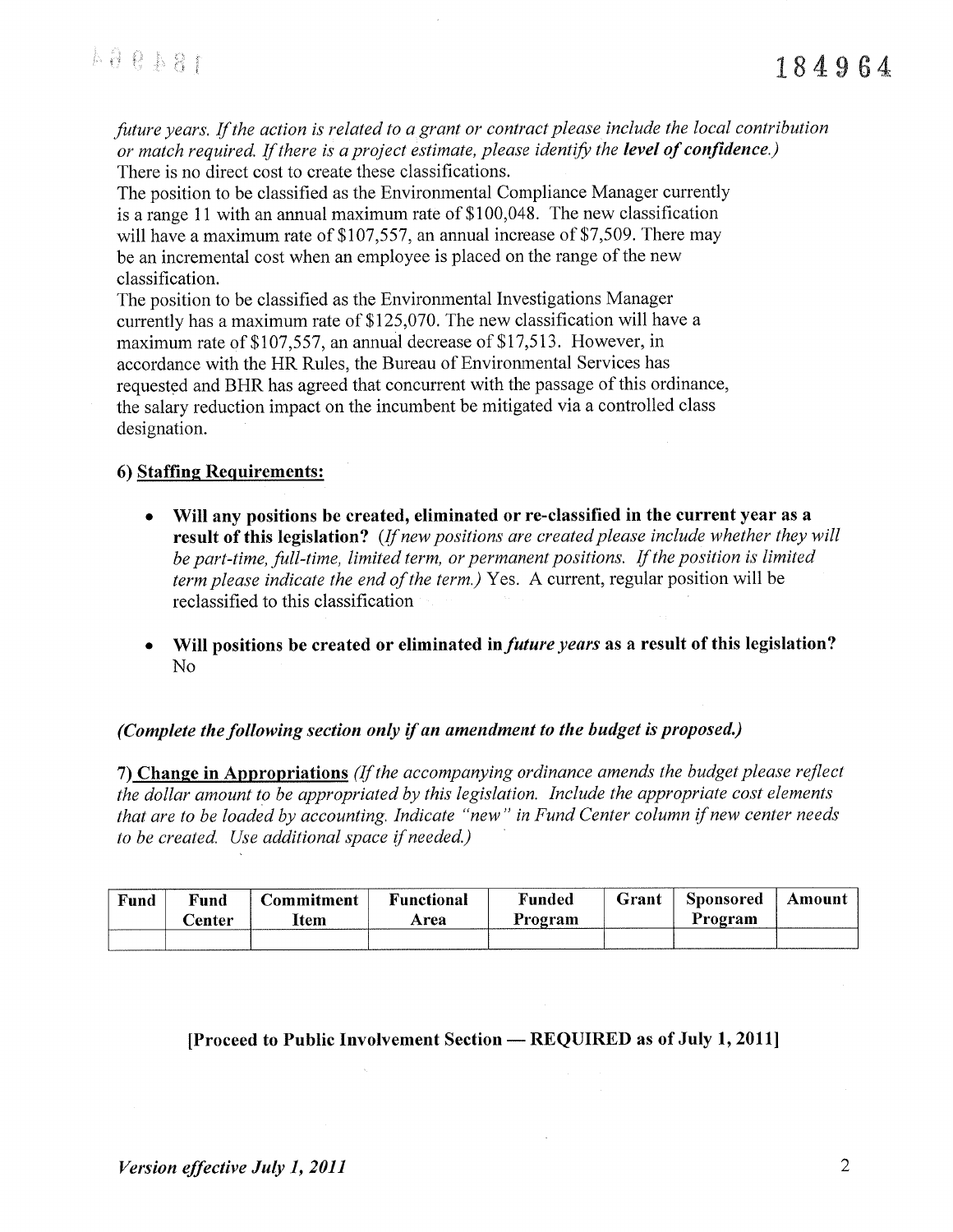#### PUBLIC INVOLVEMENT

8) Was public involvement included in the development of this Council item (e.g. ordinance, resolution, or report)? Please check the appropriate box below:

 $\Box$  YES: Please proceed to Question #9.

 $\boxtimes$  NO: Please, explain why below; and proceed to Question #10.

This action is largely internal to City government processes.

9) If "YES," please answer the following questions:

a) What impacts are anticipated in the community from this proposed Council item?

b) Which community and business groups, under-represented groups, organizations, external government entities, and other interested parties were involved in this effort, and when and how were they involved?

c) How did public involvement shape the outcome of this Council item?

d) Who designed and implemented the public involvement related to this Council item?

e) Primary contact for more information on this public involvement process (name, title, phone, email):

10) Is any future public involvement anticipated or necessary for this Council item? Please describe why or why not. No. This action is largely internal to City government processes.

| Yvonne L. Deckard Roome J. Luke            |  |
|--------------------------------------------|--|
| BUREAU DIRECTOR (Typed name and signature) |  |
|                                            |  |